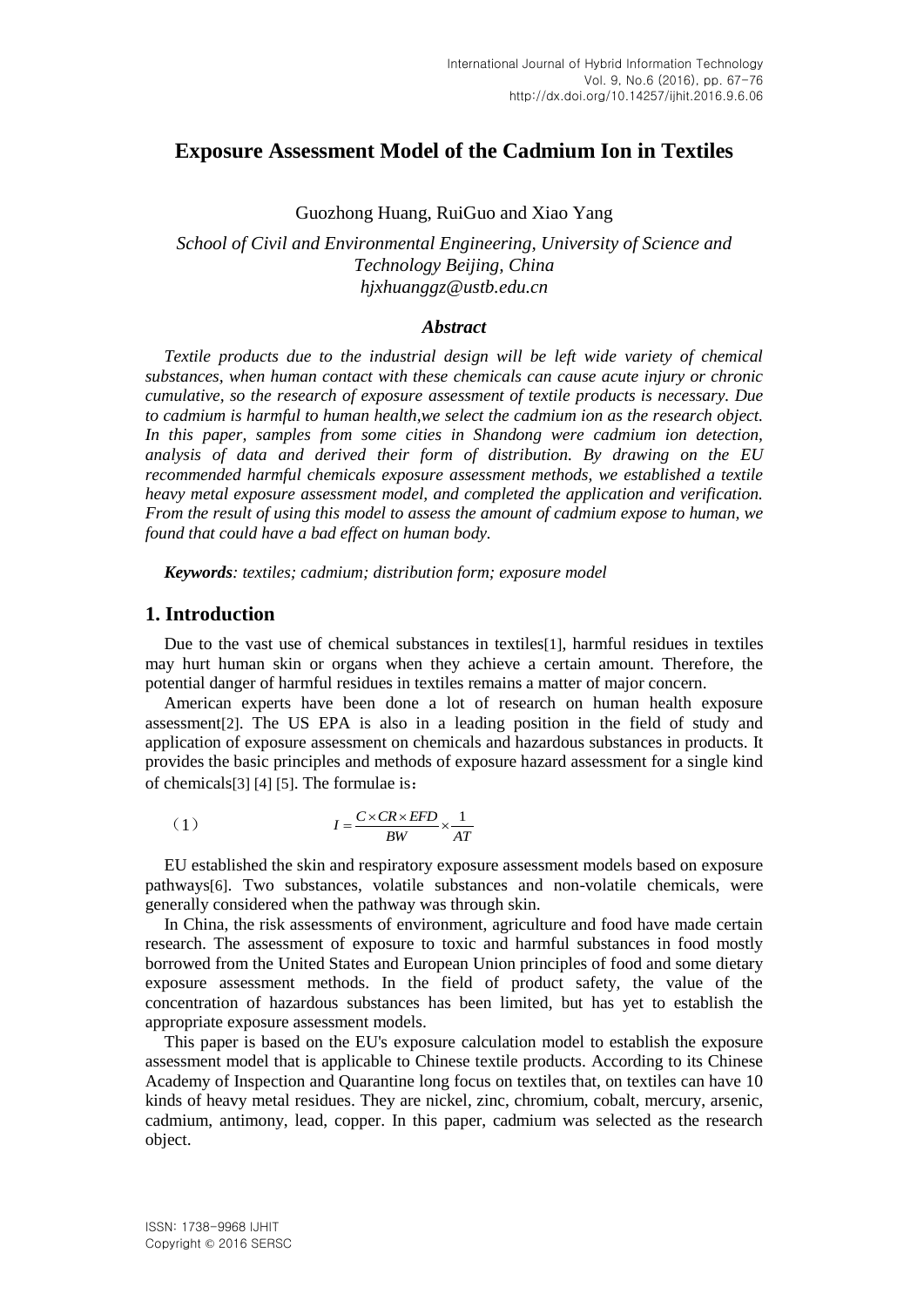Section2 analyzed the toxicity of cadmium ions and cited the EU and China laws which provisions on cadmium concentration limits. A feasibility analysis of the reference of European model is conducted in Section3. The exposure model is established and through the analysis of the data detected to modify parameters in Section3. Finally, the model calculates the exposure of cadmium ions.

## **2. The Hazards and Relevant Provisions of Cadmium Ions in Textiles**

According to its Chinese Academy of Inspection and Quarantine long focus on textiles that, the cadmium ion is always existed. Cadmium is an environmental contaminant, highly toxic to humans. This biologically non-essential element accumulates in the body, especially in the kidney, liver, lung and brain and can induce several toxic effects, depending on the concentration and the exposure time.

Each country has enacted regulations to limit the concentration of cadmium. The Council Directive91/338/EC of 18 June 1991 prohibits the use of cadmium as a pigment, dye or stabilizer in plastics and its use as plating on metallic surfaces. It provides that may not be used to stabilize the finished products listed below manufactured from polymers or copolymers of vinyl chloride: Articles of apparel and clothing accessories (including gloves) and impregnated, coated, covered or laminated textile fabrics. In any case, whatever their use or intended final purpose, the placing on the market of the above finished products or components of products manufactured from polymers or copolymers of vinyl chloride, stabilized by substances containing cadmium is prohibited, if their cadmium content (expressed as Cd metal) exceeds 0.01 % by mass of the polymer.

The China Textile Industry Association put forward people's Republic of China National Standard Textiles: Determination of total of total lead and cadmium content (GBT 30157-2013).

In this article, we select cadmium in textiles as the research object and use the proper assessment model to calculate exposure.

## **3. The Establishment of Exposure Assessment Model of Cadmium Ion**

We analyzed the characteristics of China and European content of chemicals in textiles, and then established the chemical exposure calculation model for textiles by drawing the EU's exposure calculation model.

## **3.1. Feasibility Analysis of Model Reference**

The exposure pathways of heavy metals in textiles are similar to the exposure pathways of chemicals which EU exposure calculation model applicable to. The pathways are skin contact, inhalation and oral exposure. What's more, factors affecting exposure in textiles are basically same as the exposure factors in the EU calculation model.

Whether in China or the European Union, the relationships between exposure and influence factors are the same.

Therefore, exposure to toxic and hazardous substances calculation model in establishing textiles, you can learn the relationship between exposure and influence factors, on which the revised parameter values to establish compliance with toxic and harmful substances in textiles exposure calculation model.

#### **3.2. The Establishment of Exposure Assessment Model of Cadmium Ion**

The establishment of exposure assessment modelis to select proper parameters by different exposure pathways.

As exposure means of different harmful substances are different and parameters affecting exposure are also variable, calculation of exposure is certain different. EU has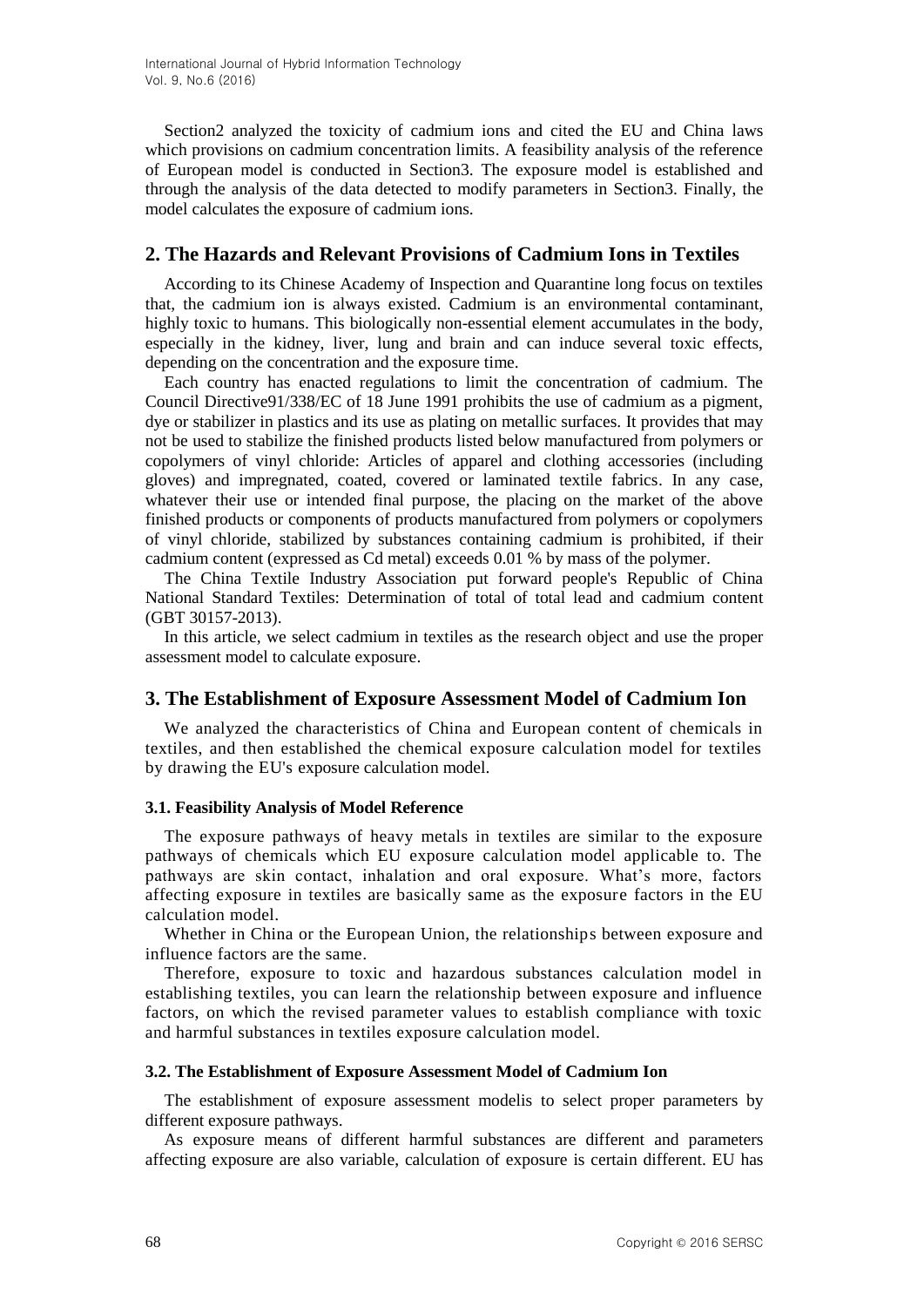the most mature study on calculation of the exposure of chemicals in textiles and establishes skin exposure model, oral exposure model and respiratory exposure model. In this part, by referring to EU exposure assessment model of chemicals in consumer goods and combining characteristics of domestic textiles to make amendments to the EU assess models in order to establish domestic textile exposure assessment model.

#### **3.2.1. Skin Exposure Model**

If exposure of chemicals in textiles through skin is calculated, exposures of two substances are generally considered: that of volatile substances and that of non-volatile chemicals.In this part, two calculation models shall be integrated into one and residual coefficient introduced, value of which is  $0\nu$ . If chemical substances are not volatile, value of residual coefficient is 1.

(1) The amount of exposure to hazardous substances

$$
(A_{\text{der}} = \frac{C \times W}{S_0} \times S \times D \qquad (2)
$$

C —concentration of harmful substances in textiles, mg/kg;

S<sub>0</sub>—total area of textiles,  $cm^2$ ;

W—qualityof textiles, kg;

S—contact area with skin,  $cm<sup>2</sup>$ ;

D—residual coefficient of toxic substances after volatilized in textiles,  $0 < D \le 1$ .

(2) Absorptionamount of chemical substances by human body

(3) 
$$
I_{der} = C_{der} \times f_{der} \times t
$$
  
Where, 
$$
f_{der} =
$$

— mass percentage of hazardous

substance transferred to the human bodyper unit time;

 $c_{\text{der}}$  —concentration of hazardous substances exposing to skin, µg/kg;

*T*—contact time for once.

(3) exposuredose of the human body through skin

$$
(4) \t\t Ex_{der} = \frac{I_{der} \times n}{bw}
$$

Where,

 $Ex_{der}$ —exposure of the human body through skin to toxic and hazardous substances;

*t*—contact time for once;

*n*—daily contact frequency.

#### **3.2.2. Oral Exposure Model**

Exposure through the mouth is mainly intended for infants and young children, so the toxicity of hazardous substances through oral exposure is more intense. If exposure of hazardous substances through the mouth is calculated, two situations will also be considered: one is that they get in touch with the mouth directly in normal use of the textiles and the other is that they don't get in touch with the mouth directly in normal use of the textiles. However, textiles don't contact mouth generally directly, so the latter situation will be discussed in this part.

(1) Amount of hazardous substances in textiles which people contact with

(5) 
$$
A_{oral} = C_{oral} \times \frac{S}{S_0} \times W \times D
$$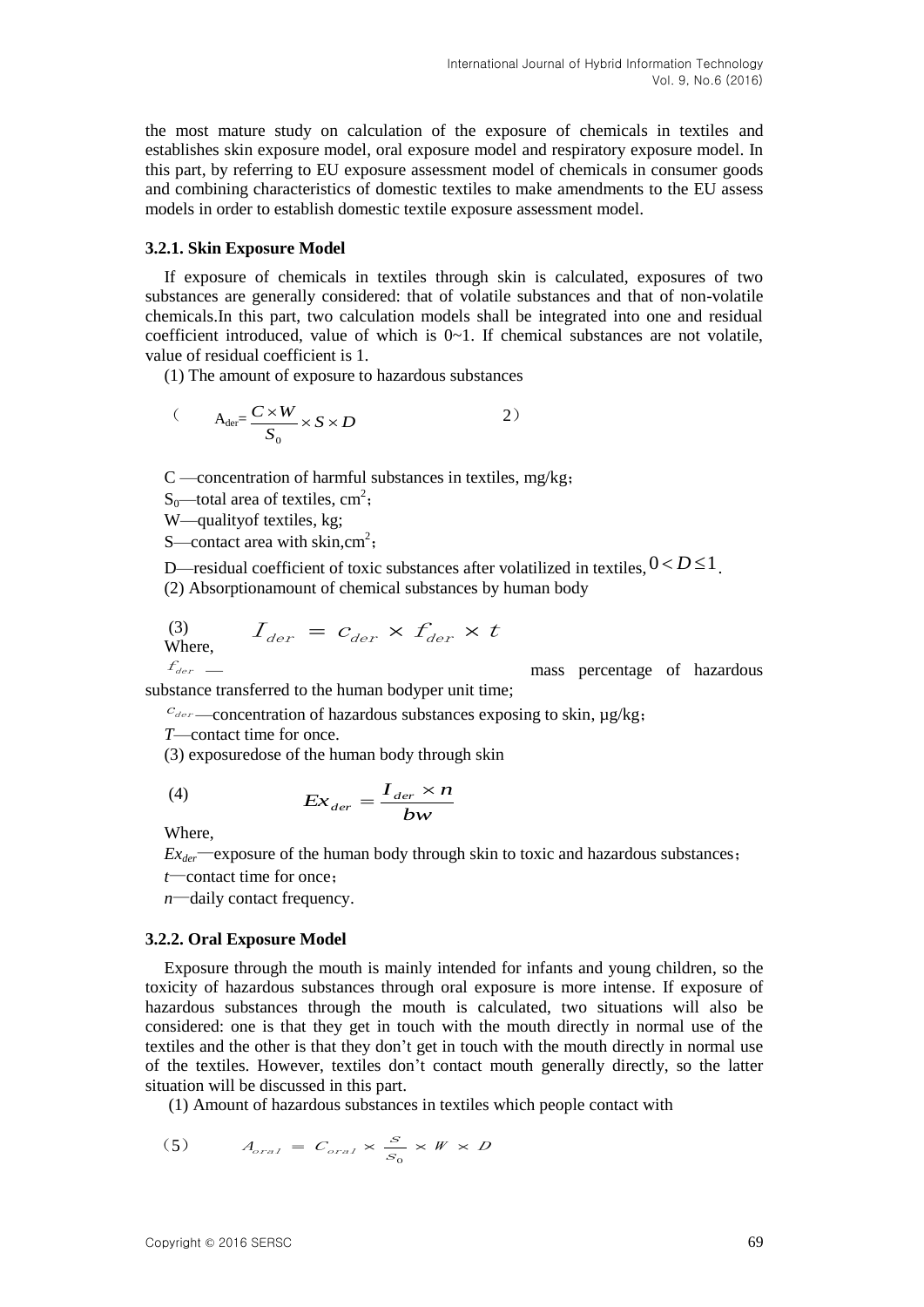where,  $C_{\text{or}a}$ —intake concentration of products, kg/m<sup>3</sup>. (2) Intake amount of hazardous substances in textiles through the mouth by a person

$$
I_{oral} = C_{oral} \times f_{oral} \quad (6)
$$

where,  $f_{\text{oral}}$ —mass percentage of hazardous substance transferred to the human body through the mouth in each exposure time

(3) Exposure of human body through the mouth

(7) 
$$
Ex_{oral} = \frac{I_{oral} \times n}{bw}
$$

The meaning of other parameters is the same as those in skin exposure model.

#### **3.2.3. Inhalation Exposure Model:**

Hazardous substances in textiles are volatile so that they can enter human body through the respiratory tract, which mainly consists of formaldehyde.

(1) Concentration of chemicals exposing to human body by breathing

$$
(8) \tCinh = \frac{C \times W \times f_v}{V}
$$

Where,  $f_v$ —volatilization coefficients of chemicals; *V*—space around human body, m<sup>3</sup>. (2) In take amount of hazardous substances of human body

$$
(9) \tIinh = Cinh \times \frac{Q_{inh}}{24} \times t
$$

Where, $Q_{inh}$ —daily respiratory rate of human body; *t*—residence time in the environment with chemicals。 (3) Exposure of human body

$$
(10) \t\t Exinh = \frac{Iinh × n}{bw}
$$

Where, bw—weight of contacted crowd

The meaning of additional parameters where is the same as skin exposure parameters.

## **4. The Correction of Main Parameters**

Determining the model parameters concentration values is to estimate the mean concentration based on the tested concentration and then using it to calculate the exposure dose.

To establish the exposure assessment is based on a large number of detection samples.

The sample data of cadmium ions collected from the textiles parts of the city, Shandong, China. The concentration of cadmium ions was obtained as shown in Table 1.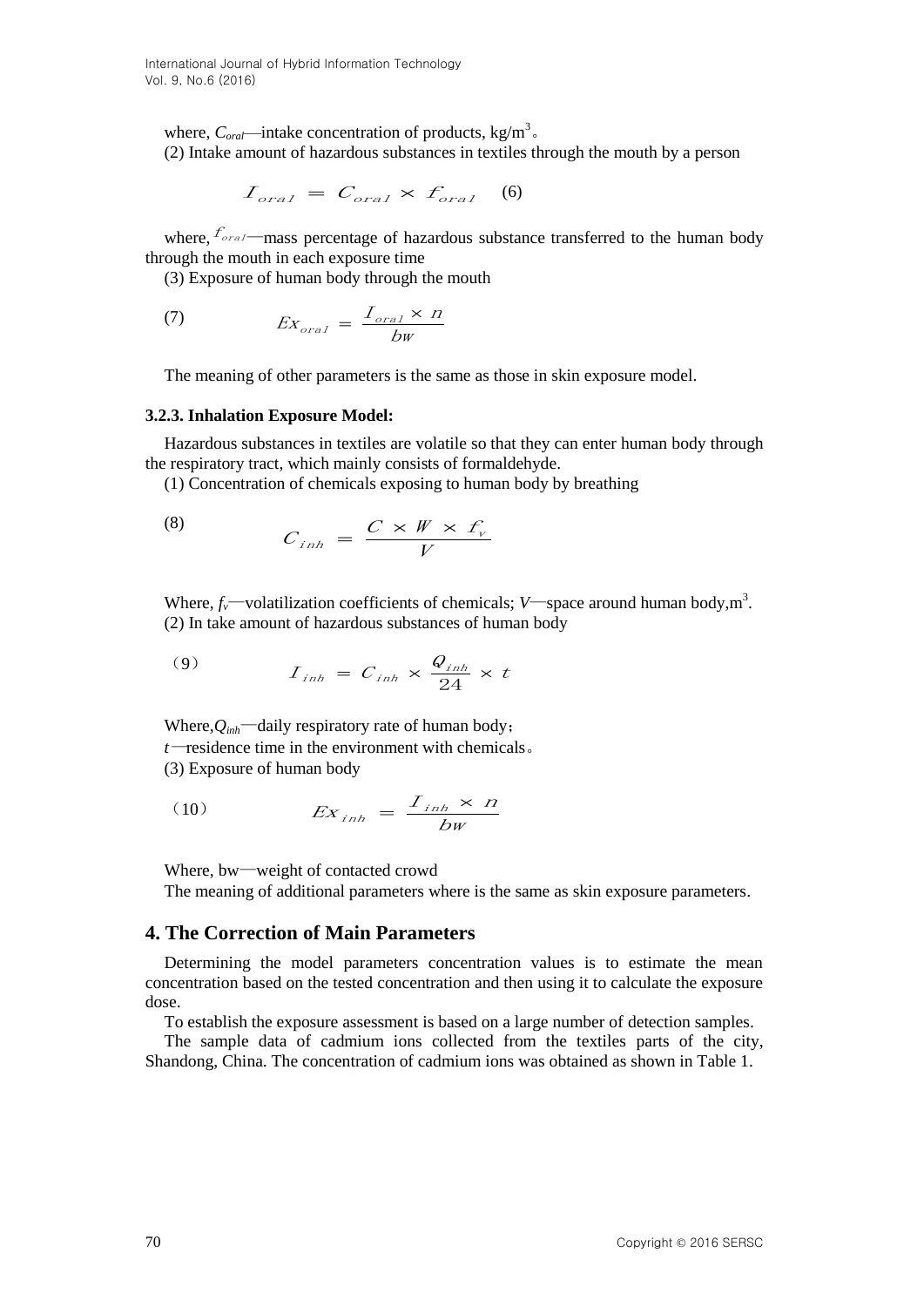| $Cd^{\dagger}/(\mu g \bullet kg^{-1})$ |      |      |      |      |  |
|----------------------------------------|------|------|------|------|--|
| 0.38                                   | 0.66 | 0.01 | 0.52 | 0.40 |  |
| 0.30                                   | 0.60 | 0.10 | 0.42 | 0.50 |  |
| 0.42                                   | 0.64 | 0.01 | 0.40 | 0.48 |  |
| 0.48                                   | 0.68 | 0.14 | 0.44 | 0.52 |  |
| 0.56                                   | 0.60 | 0.08 | 0.38 | 0.44 |  |
| 0.46                                   | 0.62 | 0.36 | 0.40 | 0.50 |  |
| 0.58                                   | 0.32 | 0.18 | 0.38 | 0.46 |  |
| 0.60                                   | 0.28 | 0.22 | 0.34 | 0.52 |  |
| 0.60                                   | 0.18 | 0.48 | 0.48 | 0.50 |  |
| 0.78                                   | 0.06 | 0.38 | 0.42 | 0.50 |  |
| 0.78                                   | 0.26 | 0.44 | 0.48 | 0.01 |  |
| 0.56                                   | 0.20 | 0.36 | 0.42 | 0.01 |  |
| 0.80                                   | 0.18 | 0.38 | 0.46 | 0.01 |  |
| 0.54                                   | 0.10 | 0.44 | 0.34 | 0.01 |  |
| 0.56                                   | 0.01 | 0.38 | 0.44 | 0.01 |  |

**Table 1. Samples Tested Results**

This paper selects UCL value as concentration values of human exposure to chemical substances<sup>[7]</sup>.

Data distribution is generally normal, lognormal distribution or other  $[8][9][10]$ , so the value of the calculation UCL, generally starts with the normal distribution test, if not, then the distribution of the other tests. If you can't determine the distribution of morphological data, you can use a non-parametric method of its calculation. Shown in fig1 is the flowchart to calculate UCL value.



**Figure 1. Flowchart Tocalculate UCL Value**

Determining the model parameters concentration values is to estimate the averageconcentration based on the tested concentration and then using it to calculate the exposure dose.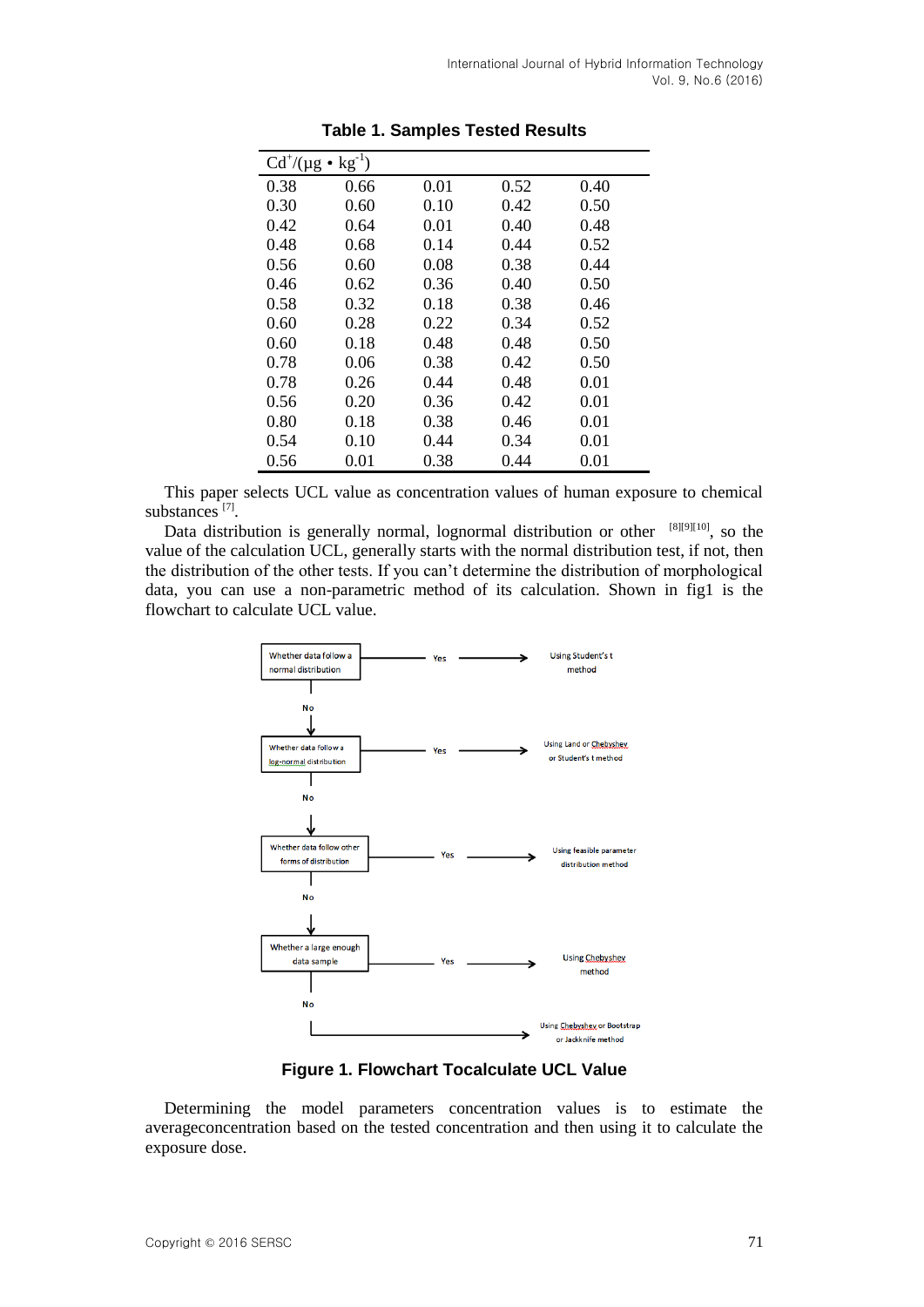Q-Q probability plots in SAPP software can be used to inspect if the sample observationcoincides the population from a specified probability distribution. Q-Q probability distribution detection figures and detection deviation figures of the three kinds of distribution forms were obtained by verifying distribution of inspected cadmium ion concentration, as shown in Figure2~Figure 4.



**Figure 2. Q-Q Verification and Deviation of the Normal Distribution of Cadmium Ion Concentration**



**Figure 3. Q-Q Verification and Deviation of the Cadmium Ion Lognormal Distribution**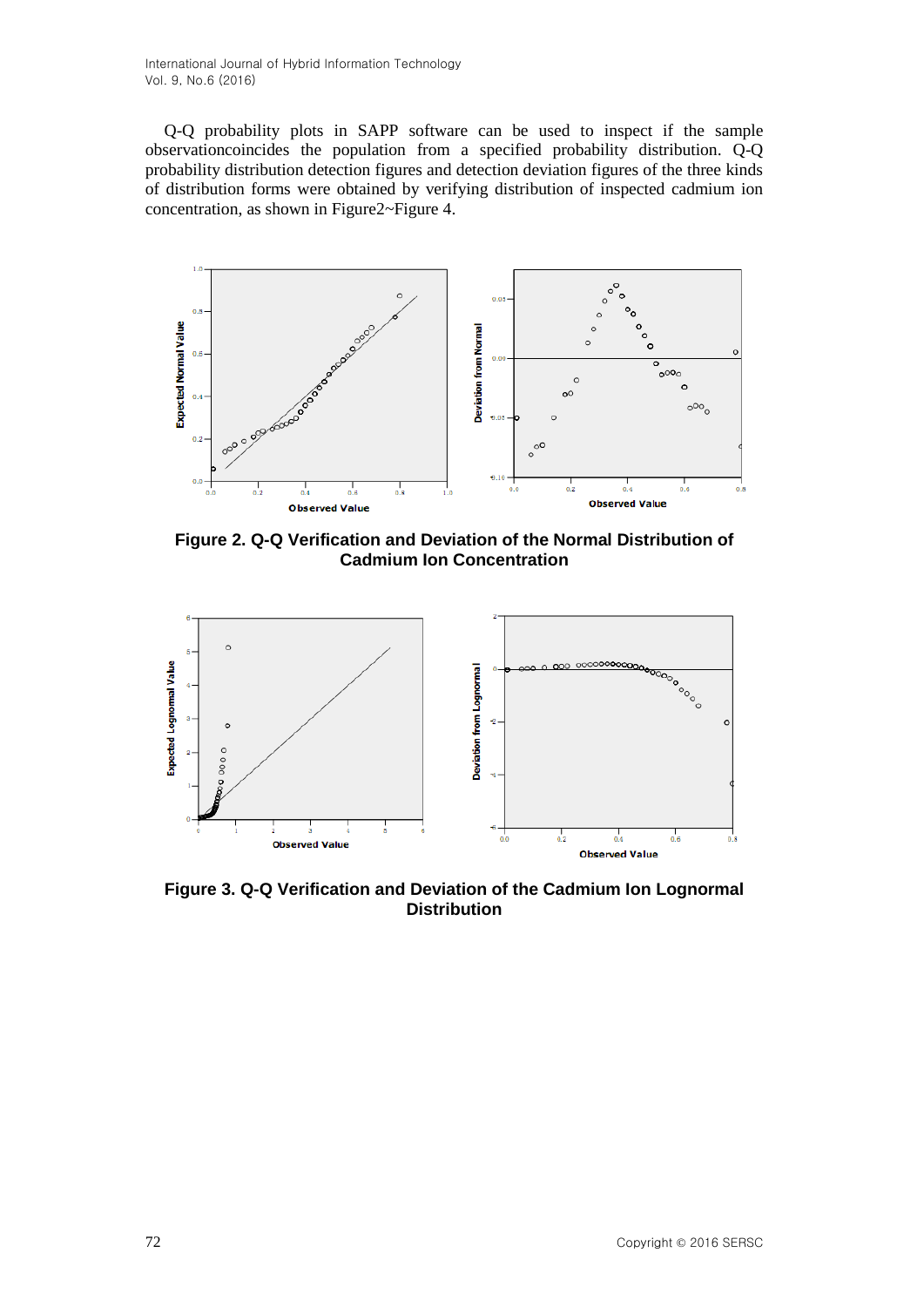

**Figure 4. The Concentration of Cadmium Ion Gamma Distribution Verification and Deviation of the Q-Q**

Seen from Figure 2~Figure 4, detection deviation of cadmium ion concentration in domestic textiles based on these three distributions are large.Due to the limitations of the sample, it is impossible to sample around the country, so use Bootstrap method to get the distribution of total samples. The basic idea applied in Bootstrap method is to put samples back to the sample group and conduct duplicate sampling  $[11]$   $[12]$ , that is, put samples back to the sample group after each sampling is finished and only the information about test samples given is relied on.

Bootstrap resampling theory assumes: numerical distribution ofBootstrap resampling samplecomplies with sample overall form $[13][14]$ ; mean and standard deviation of numerical distribution of the sampleare in accordance with its population. Therefore, mean and standard deviation of Bootstrap resampling sample in line with normal distribution can be used as robust estimates of limited single sampling.

Bootstrapping standard errors of Bootstrap is a statisticcharacterizing distribution standard error of the sample and defined as follows:

$$
SE_{\text{boot}^{\perp}_{x}} = \sqrt{\frac{1}{B-1} \sum \left(\frac{x^*}{A} - \frac{1}{B} \sum \frac{x^*}{A}\right)^2} \tag{11}
$$

Where,  $X$  represents the average of single Bootstrapping resampling, B times of Bootstrap resampling.

Conduct analog sampling 1000 timesfor detection concentration of cadmium ion with Bootstrap method. The histogram of the data obtained is as shown in Figure 5. Then apply Q-Q probability plots of SPSS to test and verify the distribution of the data obtained and the result of the verification can be seen in Figure 5.

\*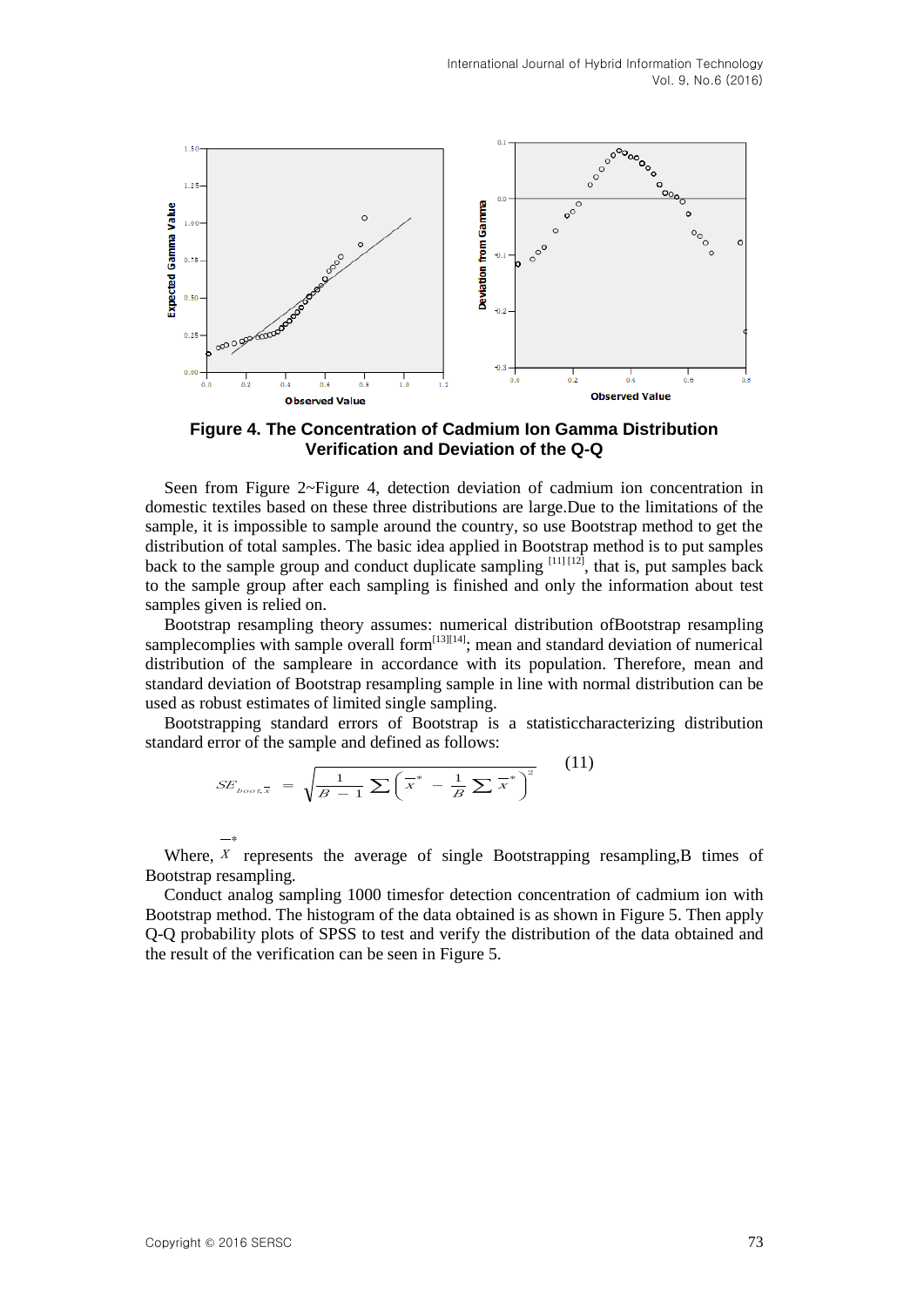

**Figure 5. Cadmium Ion Concentration Bootstrap Parameter Estimation and Simulation of the Sampling Results to the Distribution of Morphological Verification**

Seen from Figure 5, overall distribution of cadmium ion concentration obtained from analog sampling obeys normal distribution well. Aftersimulation, the mean of population sample obtained is 0.375 and Bootstrap standard error is 0.024. Seen from Figure 4 and Bootstrapping standard error, it is reasonable and effective to use mean and standard deviation of samples that derives from analog sampling ofcadmium ion concentration withBootstrap method as values of limited single sample.

## **5. Calculation of the Amount of Exposure**

It has been verified in the preceding part that sampling results of cadmium ion concentration obtained from Bootstrap analog sampling obeys normal distribution well. The mean of population sample obtained is 0.375 and Bootstrap standard error is 0.024. 95% of confidences upper limit, that is, UCL value is used as the density of chemical substances that human body contacts.

Given that the mean and standard error of population sample and assuming a=0.05, obtained UCL value of cadmium ion in domestic textiles is 0.385µg/kg.

Most of textiles used in the test are women shirts. According to the measurement, total area of textiles is 9000cm2 and quality is 0.15kg. UCL value of concentration of cadmium ion in domestic textiles,0.385mg/kg, is used as detectable concentration of textiles and contact area between textiles and human body accounts for half of the total surface area of human body.

It has been calculated according to statistics that the formula of body surface area of adult females in China is  $Sb = 0.0073 \times H + 0.0127 \times W - 0.2106$ , in which, H stands for the height with cm as measure unit, W represents weight with kg as measure unit and the unit of body surface area is m2. Average height of adult female is 158.6cm and formula of adult weight is W= (H-100)  $\times$ 0.9, so average weight of females is 52.74kg and average body surface area1.62m2, thus surface area of women shirts which contacts human body being 0.81m2.

Considering exposure of cadmium ionposes the greatest hazard, and given that mass percentage of cadmium ion transferred to the human body through skin was 1, contact time per time 8h, contact frequency once per day and residual coefficient 1.

As cadmium ion is mainly exposed through skin, the exposure dose of cadmium ion in domestic textiles is  $3.25 \times 10^{-4}$ µg/ (kg • d) calculated by skin exposure model. According to provisions of U.S. Environmental Protection Agency (EPA), human body will not be hurt if the amount of cadmium ion a person contacts during the whole life is lower than 0.005ppm. However, exposure of cadmium ion in domestic textiles to human body has exceeded. It can be seen that exposure of cadmium ion in domestic textiles to human body has been large, which may have a bad effect on human body.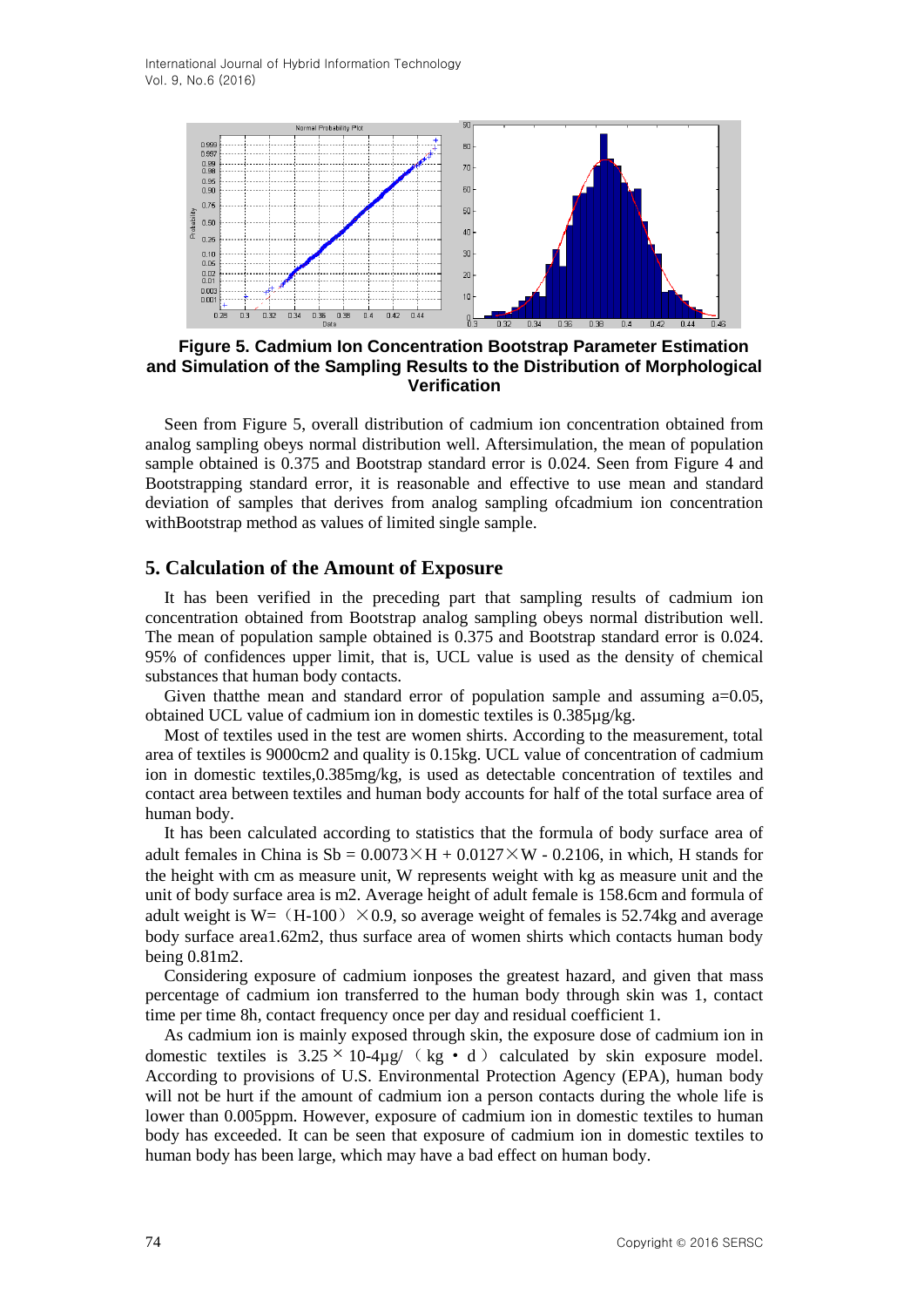## **6. Conclusions**

The objective of this work aims at establishing a new exposure assessment model of the cadmium ion in textiles. A step-by-step procedure is established in order to ensure the consistent implementation of the proposed methodology. To this end, the case studies completed so far, produced encouraging results in establishing suitable exposure to hazardous substances in textiles calculation model.

The aim is to diminish risk by decreasing the concentration of heavy metals in textiles in order to protect the safety of persons. A first step towards validation of the proposed methodology has been taken by examining the results of the present case study. A further step would be to examine other possible hazards and use the assessment model to calculate the risk quantity of exposure. The proposed model needs to be further implemented, tested and adjusted to a variety of situations in products.

The proposed method is based on a new challenging theoretical background that can support the assessment and improvements of Products Health & Safety conditions.

### **Acknowledgements**

The subject comes from the topic "Research on safety factor detection technology of exporting on importing important trade commodity", that is a project supported by "the 11th Five-Year Plan National Science and Technology"(2006BAK10BO3). Thistopic is oneofitssub –projects4-―Study on the safe threshold matching and risk management assessment method of harmful substances of exporting and importing textile products".

### **References**

- [1] X. Cai, "The Chemical Industry and International Cooperation to Manage Chemical Risks: Facts and Figures‖, Industry and Environment, vol. 27, no.2-3, **(2005)**, pp. 4-6.
- [2] Y. Qian, C. Chen and Y. Li, "American applied to human exposure assessment theory and method of model", Agricultural Quality Standards, vol.04,  $(2008)$ , pp. 45-48.
- [3] Agency, U.S.E.P. Risk Assessment Guidance for Superfund: Volume I Human Health Evaluation Manual, in EPA/540/R-92/004,D.2.Office of Emergency and Remedial Response U.S. Environmental Protection Agency Washington, Editor. **(1991)**.
- [4] EPA/630/R-92/001.Framework for Ecological Risk Assessment. U.S. Environmental Protection Agency, **(1992)**.
- [5] EPA/630/R-95/002. Guidelines for Ecological Risk Assessment, Published by National Risk Management Research Laboratory. Cincinnati, OH. USA, **(1998)**.
- [6] Commission E. Technical Guidance Document on Risk Assessment-Part I, **(2003)**, pp. 178.
- [7] Y. Liu and W. Huang, "Bootstrap Methods for Standard Error, Confidence Intervals and Their Computer Practices‖, Journal of Mathematical Medicine, vol. 9, no.1, **(1996)**, pp. 67-70.
- [8] A.Wong, "A note on inference for the mean parameter of the gamma distribution", Statistics Probability Letters, vol. 17, no.1, **(1993)**, pp. 61-66.
- [9] CE. Land, "Confidence intervals for linear functions of the normal mean and variance", Annals of Mathematical Statistics, vol. 42, no. 4, **(1971)**, pp. 1187-1205.
- [10] D. Bradu and Y. Mundlak, "Estimation in lognormal linear models", Journal of the American Statistical Association, vol. 65, no. 329, **(1970)**, pp. 198-211.
- [11] J. Zhang, H. Wu and Y. Hu, "Role of Health Hazard Evaluation in Building Environment Health Indicators‖, Foreign Medical Sciences-hygiene, vol. 32, no. 4, **(2004)**, pp. 193-198.
- [12] TW. Schulz and S. Griffin, "Estimating risk assessment exposure point concentrations when data are not normal or lognormal‖, Risk Analysis, vol.19, no. 4, **(1999)**, pp. 577-584.
- [13] L. Ji, Y. Lin, J. Sun, Y. Li, X. Yuan and H. Du, "Estimation for typical value of sulfur content in anthracite by Bootstrap resampling method in limited sample case", Journal of China Coal Society, vol. 32, no. 5, **(2007)**, pp. 545-548.
- [14] Y. Hu, X. Wu, Z. Hu, X. Wei, X. Wang and Y. Wang, "Study of Formula for Calculating Body Surface Areas of the Chinese Adults‖, [Acta Physiogica Sinica,](http://dlib.edu.cnki.net/KNS50/Navi/Bridge.aspx?LinkType=BaseLink&DBCode=cjfd&TableName=cjfdbaseinfo&Field=BaseID&Value=SLXU&NaviLink=%e7%94%9f%e7%90%86%e5%ad%a6%e6%8a%a5) vol. 52, no. 1, **(1999)**, pp.45-48.